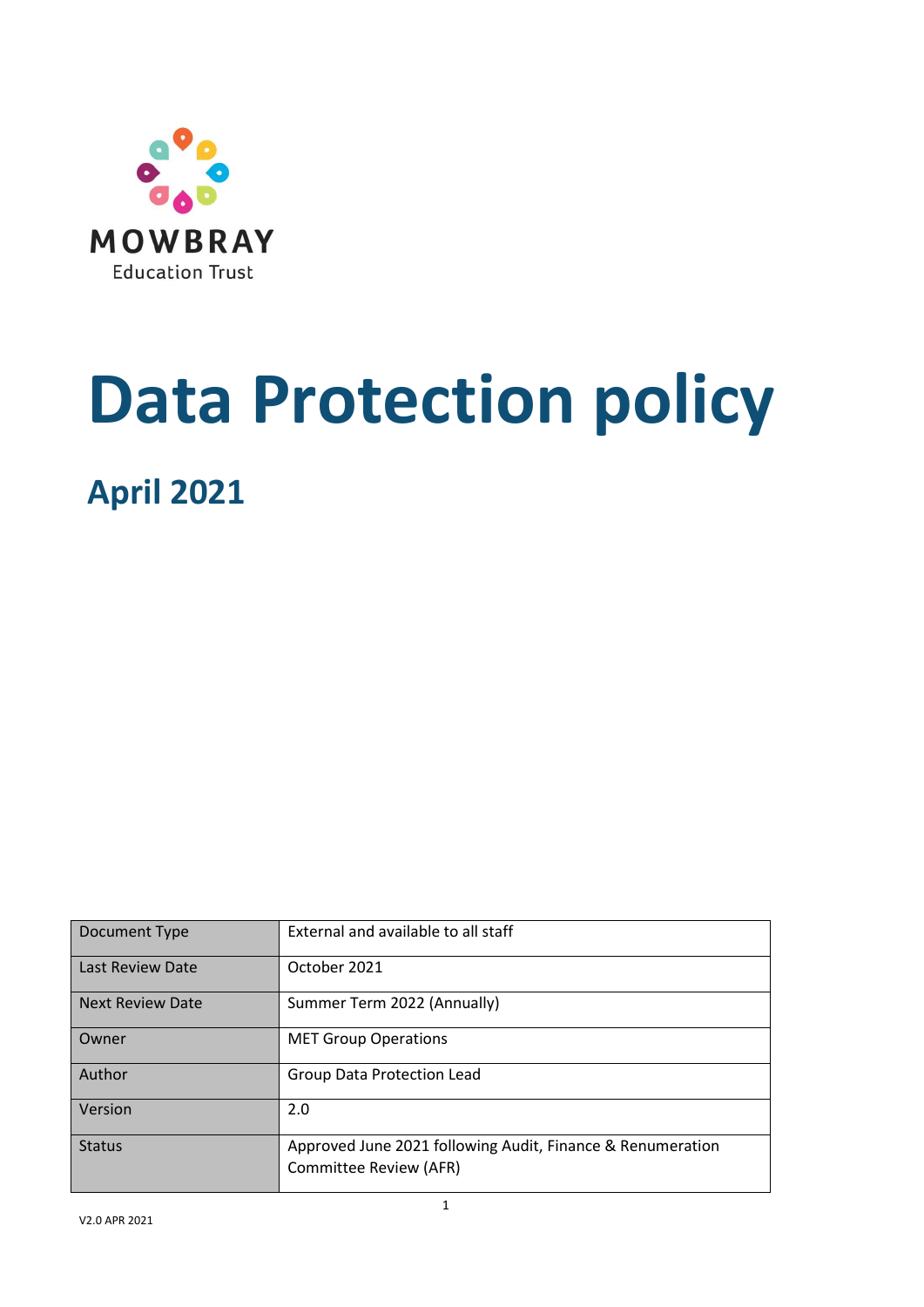## Contents

| 1)  |     |  |  |  |  |
|-----|-----|--|--|--|--|
| 2)  |     |  |  |  |  |
| 3)  |     |  |  |  |  |
| 5)  |     |  |  |  |  |
|     | 5.1 |  |  |  |  |
|     | 5.2 |  |  |  |  |
|     | 5.3 |  |  |  |  |
|     | 5.4 |  |  |  |  |
| 6)  |     |  |  |  |  |
| 7)  |     |  |  |  |  |
|     | 7.1 |  |  |  |  |
|     |     |  |  |  |  |
|     | 7.2 |  |  |  |  |
| 8)  |     |  |  |  |  |
| 9)  |     |  |  |  |  |
|     | 9.1 |  |  |  |  |
|     | 9.2 |  |  |  |  |
|     | 9.3 |  |  |  |  |
|     | 9.4 |  |  |  |  |
| 10) |     |  |  |  |  |
| 11) |     |  |  |  |  |
| 12) |     |  |  |  |  |
| 13) |     |  |  |  |  |
| 14) |     |  |  |  |  |
| 15) |     |  |  |  |  |
| 16) |     |  |  |  |  |
| 17) |     |  |  |  |  |
| 18) |     |  |  |  |  |
|     |     |  |  |  |  |
|     |     |  |  |  |  |

This policy covers all our educational establishments:

- Ab Kettleby Primary School
- Brownlow Primary School
- The Grove Primary School
- · John Ferneley College
- Oasis Family Centre
- Sherard Primary School
- Somerby Primary School  $\bullet$

Where this policy states 'school' this means any of our educational establishments and the wider Trust.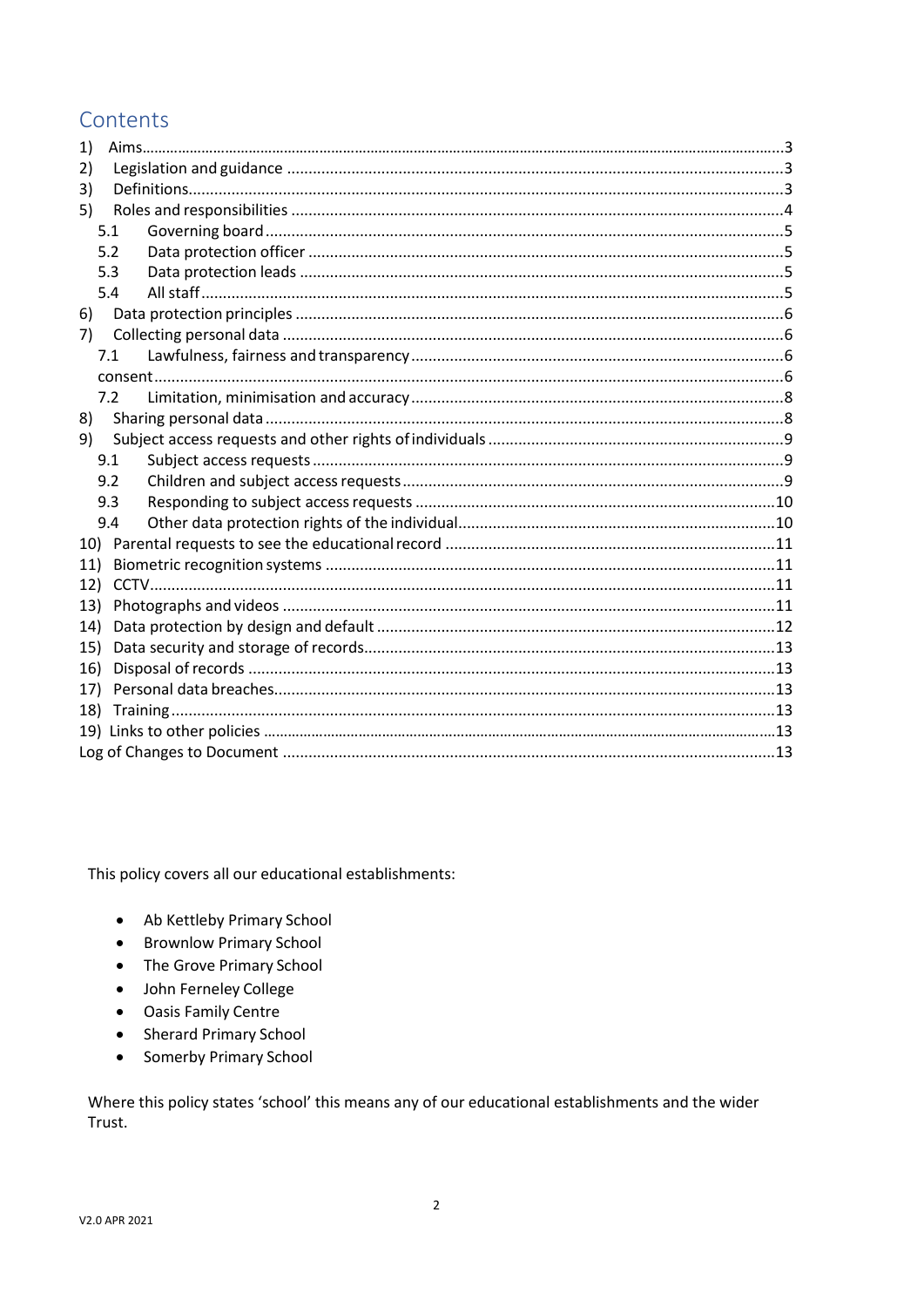#### **1)Aims**

Our Trust aims to ensure that all personal data collected about school staff, pupils, parents, governance volunteers, visitors and other individuals is collected, stored and processed in accordance with UK data protection law.

This policy applies to all personal data, regardless of whether it is in paper or electronic format.

#### **2) Legislation and guidance**

This policy meets the requirements of the:

 $\blacktriangleright$ UK General Data Protection Regulation (UK GDPR) – the EU GDPR was incorporated into UK legislation, with some amendments, by [The Data Protection, Privacy and Electronic Communications](https://www.legislation.gov.uk/uksi/2020/1586/made)  [\(Amendments etc\) \(EU Exit\) Regulations 2020](https://www.legislation.gov.uk/uksi/2020/1586/made)

#### [Data Protection Act 2018 \(DPA 2018\)](http://www.legislation.gov.uk/ukpga/2018/12/contents/enacted)  $\blacktriangleright$

It is based on guidance published by the Information Commissioner's Office (ICO) on the [GDPR.](https://ico.org.uk/for-organisations/guide-to-the-general-data-protection-regulation-gdpr/)

It also reflects the ICO's [code of practice](https://ico.org.uk/media/for-organisations/documents/1542/cctv-code-of-practice.pdf) for the use of surveillance cameras and personal information.

In addition, this policy complies with our funding agreement and articles of association.

#### **3)Definitions**

| <b>TERM</b>   | <b>DEFINITION</b>                                                                                                                               |  |
|---------------|-------------------------------------------------------------------------------------------------------------------------------------------------|--|
| Personal data | Any information relating to an identified, or<br>identifiable, living individual.                                                               |  |
|               | This may include the individual's:                                                                                                              |  |
|               | > Name (including initials)                                                                                                                     |  |
|               | > Identification number                                                                                                                         |  |
|               | $\blacktriangleright$ Location data                                                                                                             |  |
|               | > Online identifier, such as a username                                                                                                         |  |
|               | It may also include factors specific to the<br>individual's physical, physiological, genetic,<br>mental, economic, cultural or social identity. |  |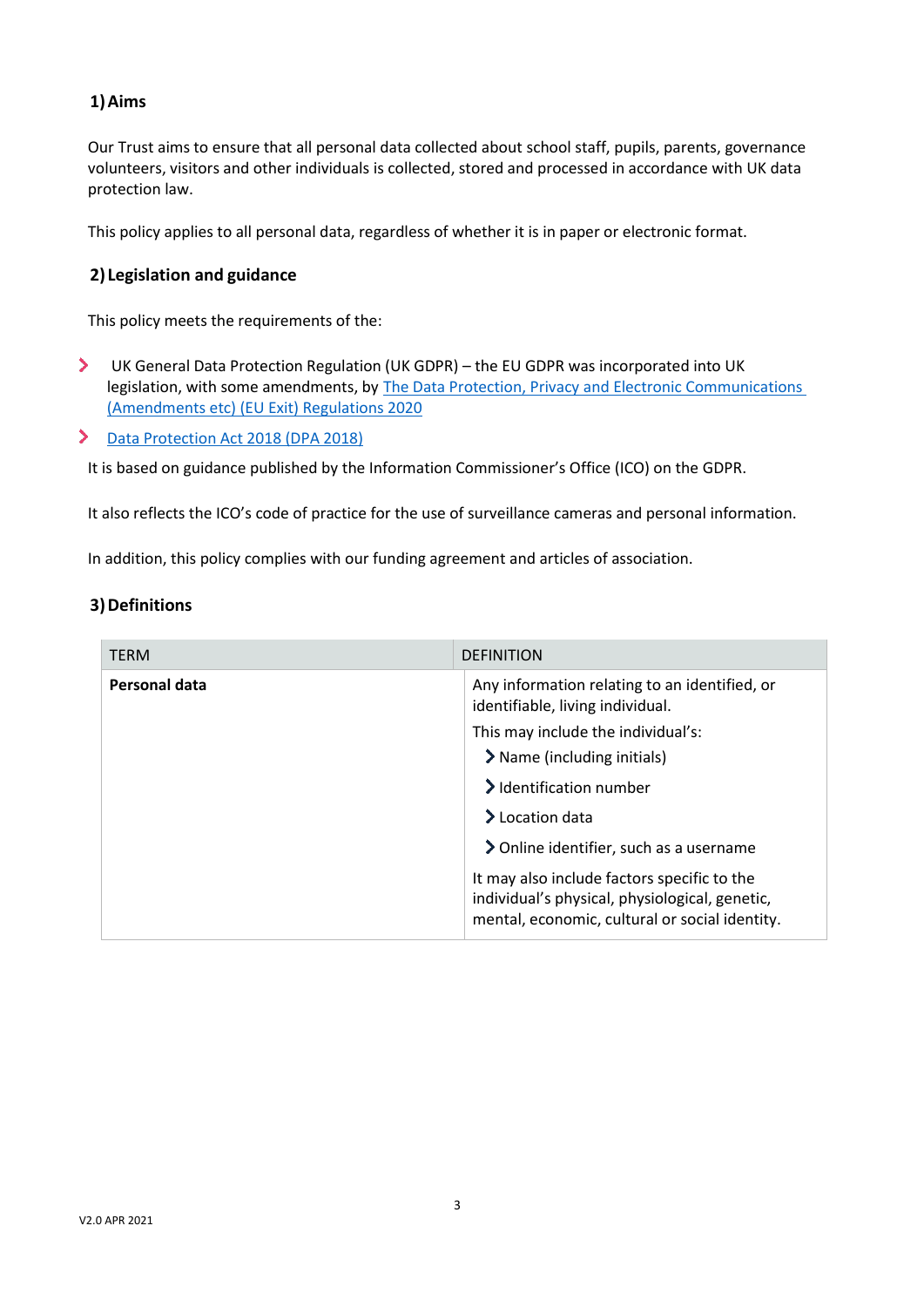| <b>TERM</b>                         | <b>DEFINITION</b>                                                                                                                                                                                                                |
|-------------------------------------|----------------------------------------------------------------------------------------------------------------------------------------------------------------------------------------------------------------------------------|
| Special categories of personal data | Personal data which is more sensitive and so needs<br>more protection, including information about an<br>individual's:                                                                                                           |
|                                     | > Racial or ethnic origin                                                                                                                                                                                                        |
|                                     | > Political opinions                                                                                                                                                                                                             |
|                                     | > Religious or philosophical beliefs                                                                                                                                                                                             |
|                                     | > Trade union membership                                                                                                                                                                                                         |
|                                     | > Genetics                                                                                                                                                                                                                       |
|                                     | > Biometrics (such as fingerprints, retina and iris<br>patterns), where used for identification<br>purposes                                                                                                                      |
|                                     | $\blacktriangleright$ Health – physical or mental                                                                                                                                                                                |
|                                     | > Sex life or sexual orientation                                                                                                                                                                                                 |
| Processing                          | Anything done to personal data, such as collecting,<br>recording, organising, structuring, storing,<br>adapting, altering, retrieving, using, disseminating,<br>erasing or destroying.<br>Processing can be automated or manual. |
| Data subject                        | The identified or identifiable individual whose<br>personal data is held or processed.                                                                                                                                           |
| <b>Data controller</b>              | A person or organisation that determines the<br>purposes and the means of processing of personal<br>data.                                                                                                                        |
| Data processor                      | A person or other body, other than an employee of<br>the data controller, who processes personal data<br>on behalf of the data controller.                                                                                       |
| Personal data breach                | A breach of security leading to the accidental or<br>unlawful destruction, loss, alteration, unauthorised<br>disclosure of, or access to, personal data.                                                                         |

### **4)The data controller**

The Mowbray Education Trust (the trust) processes personal data relating to parents, pupils, staff, governance volunteers, visitors and others, and therefore is a data controller.

The trust is registered as a data controller with the ICO and will renew this registration annually or as otherwise legally required.

#### **5)Roles and responsibilities**

This policy applies to **all staff** employed by our trust, and to external organisations or individuals working on our behalf. Staff who do not comply with this policy may face disciplinary action.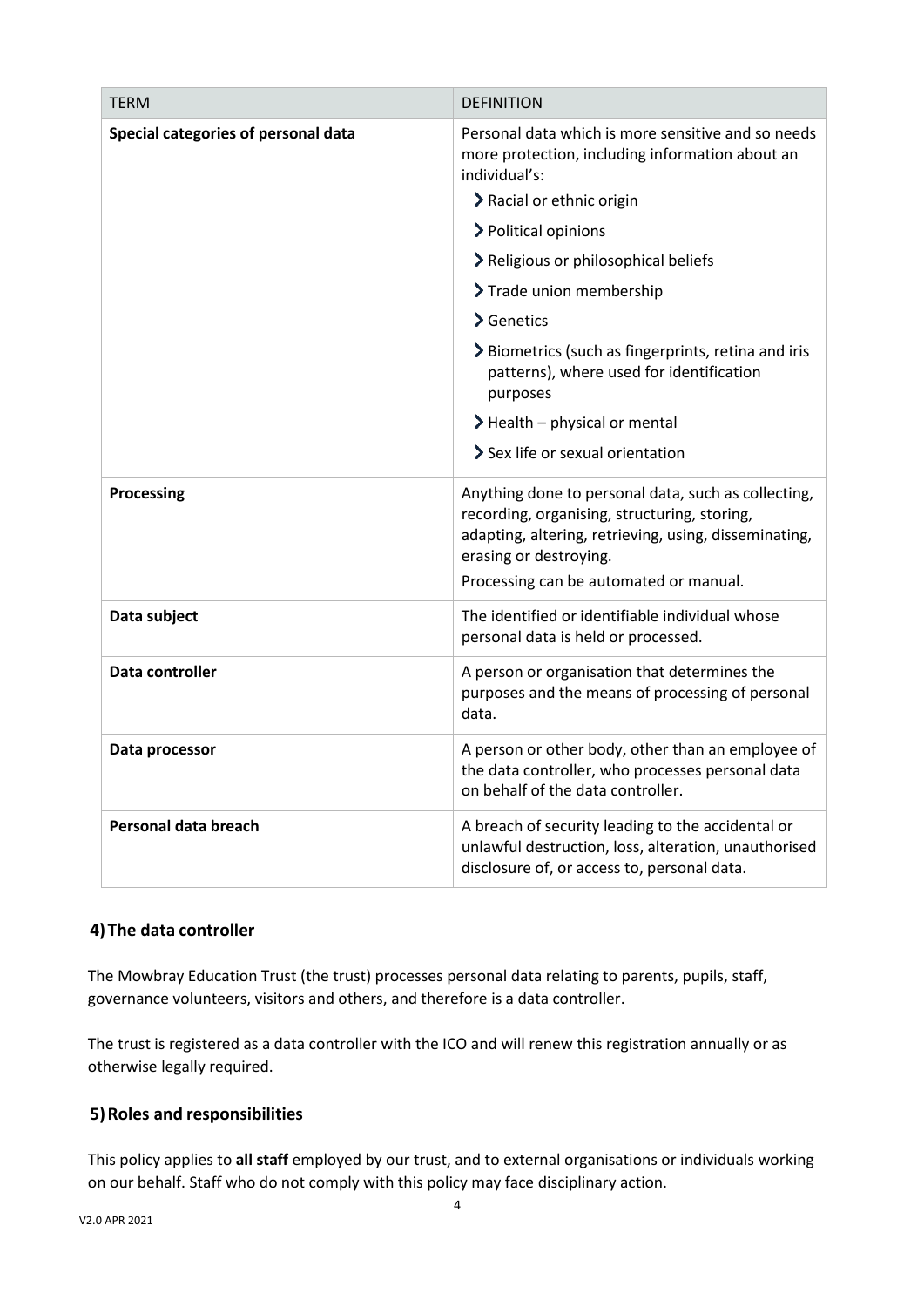#### **5.1 Governing Trust board**

The governing Trust Board has overall responsibility for ensuring that our trust complies with all relevant data protection obligations.

#### **5.2 Data protection officer**

The Data Protection Officer (DPO) is the first point of contact for individuals whose data the school processes, and for the ICO. Our DPO is:

SPS DPO Services

Email[: sps-dpo-services@isystemsintegration.com](mailto:sps-dpo-services@isystemsintegration.com)

Correspondence address:

SPS SPO Services I Systems Integration Devonshire House 29-31 Elmfield Road Bromley Kent BR1 1LT Tel: 0208 050 1387

#### **5.3 Data protection lead**

The trust and individual educational establishments will appoint Group Data Protection Lead (GDPL) to oversee the implementation of this policy, monitor our compliance with UK data protection law, and develop related policies and guidelines where applicable.

In conjunction with the DPO as required, they will provide reports of their activities directly to the governing Trust Board and, where relevant, report to the Board their advice and recommendations on school data protection issues.

The Group Data Protection Lead acts as the representative of the data controller on a day-to-day basis. They should seek guidance from the DPO as required. Contact them;

**Group Data Protection Lead**, Mowbray Education Trust, c/o John Fernley College, Scalford Road, Melton Mowbray, LE13 1LH, Tel: 01664 565901 or email [dataprotection@mowbrayeducation.org](mailto:dataprotection@mowbrayeducation.org) .

#### **5.4 All staff**

Staff are responsible for:

- Collecting, storing and processing any personal data in accordance with thispolicy
- Informing the school of any changes to their personal data, such as a change of address
- Contacting the DPL and/or DPO in the following circumstances: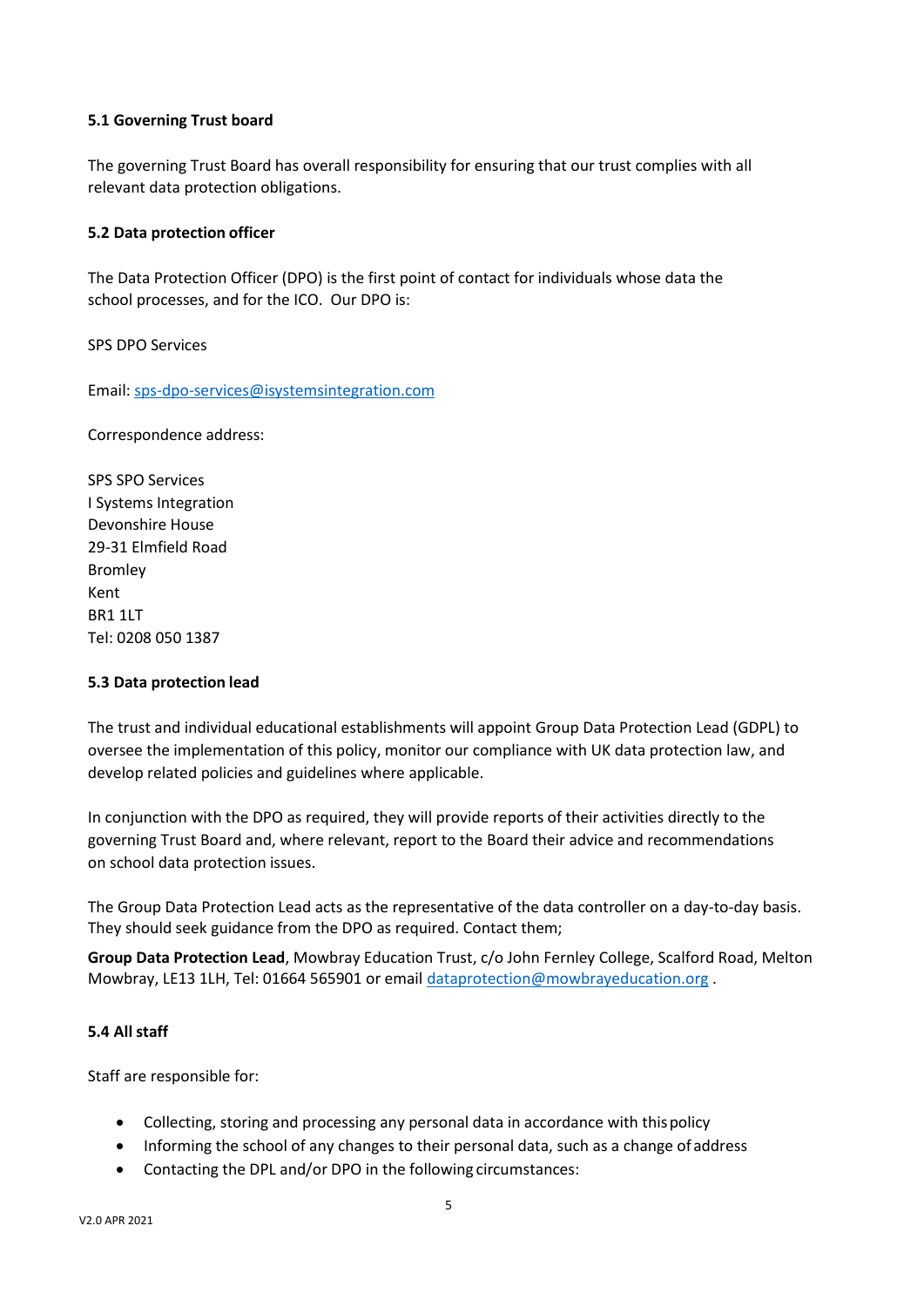- o With any questions about the operation of this policy, UK data protection law, retaining personal data or keeping personal data secure
- o If they have any concerns that this policy is not being followed
- $\circ$  If they are unsure whether or not they have a lawful basis to use personal data in a particular way
- $\circ$  If they need to rely on or capture consent, draft a privacy notice, deal with data protection rights invoked by an individual, or transfer personal data outside the UK
- o If there has been a data breach
- o Whenever they are engaging in a new activity that may affect the privacy rights of individuals
- $\circ$  If they need help with any contracts or sharing personal data with third parties

#### **6)Data protection principles**

The UK GDPR is based on data protection principles that our schools must comply with. The principles say that personal data must be:

- Processed lawfully, fairly and in a transparent manner
- Collected for specified, explicit and legitimate purposes
- Adequate, relevant and limited to what is necessary to fulfil the purposes for which it is processed
- Accurate and, where necessary, kept up to date
- Kept for no longer than is necessary for the purposes for which it isprocessed
- Processed in a way that ensures it is appropriately secure

This policy sets out how the school aims to comply with these principles.

#### **7)Collecting personal data**

#### **7.1 Lawfulness, fairness and transparency**

We will only process personal data where we have one of 6 'lawful bases' (legal reasons) to do so under UK data protection law:

- The data needs to be processed so that the school can **fulfil a contract** with the individual, or the individual has asked the school to take specific steps before entering into a contract
- The data needs to be processed so that the school can **comply with alegal obligation**
- The data needs to be processed to ensure the **vital interests** of the individual e.g. toprotect someone's life
- The data needs to be processed so that the school, as a public authority, can perform a task **in the public interest**, and carry out its official functions
- The data needs to be processed for the **legitimate interests** of the school or a third party (provided the individual's rights and freedoms are not overridden)
- The individual (or their parent/carer when appropriate in the case of a pupil) has freely given clear **consent**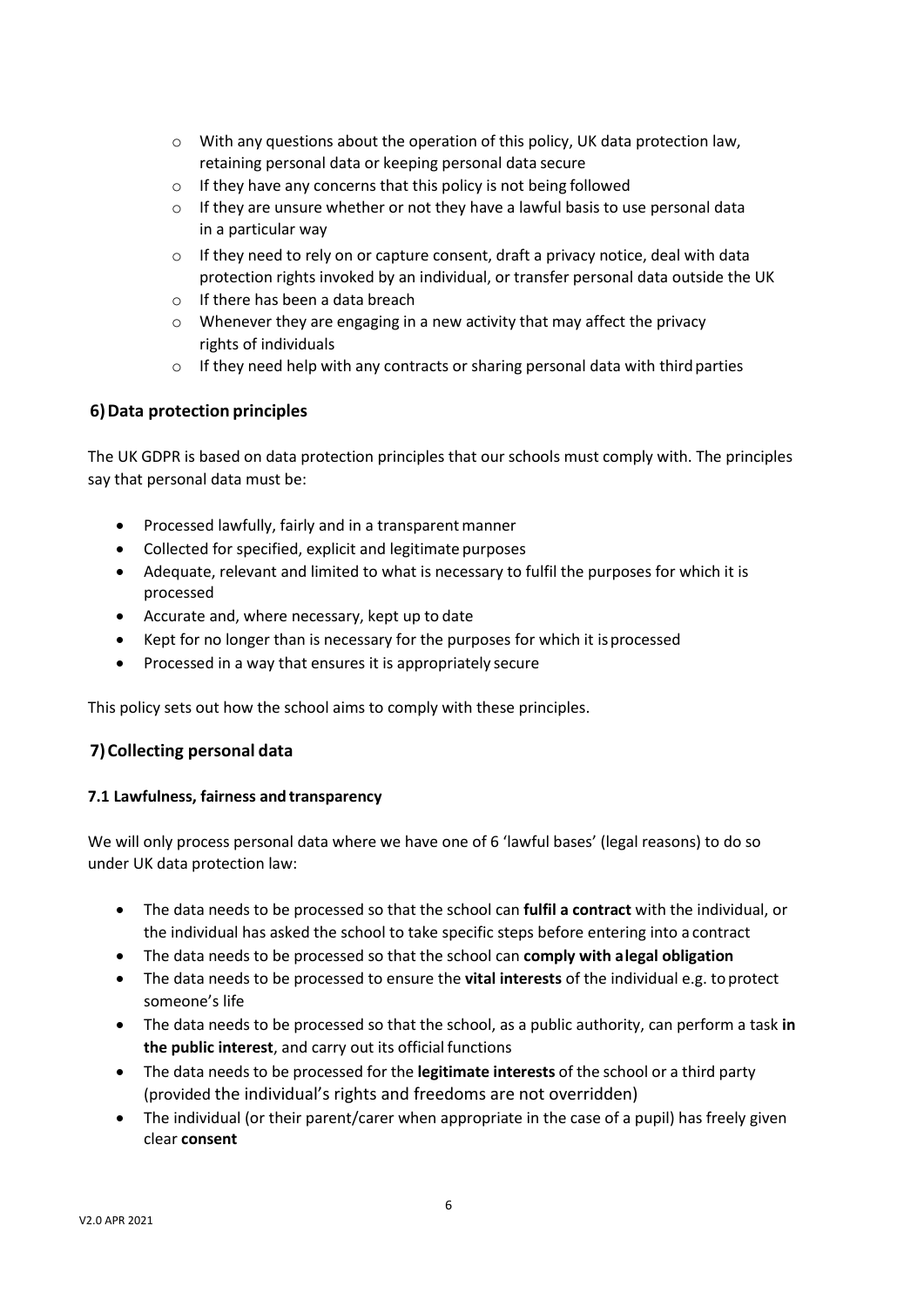For special categories of personal data, we will also meet one of the special category conditions for processing under UK data protection law.

- The individual (or their parent/carer when appropriate in the case of a pupil) has given **explicit consent**
- The data needs to be processed to perform or exercise obligations or rights in relation to **employment, social security or social protection law**
- The data needs to be processed to ensure the **vital interests** of the individual or another person, where the individual is physically or legally incapable of giving consent
- The data has already been made **manifestly public** by the individual
- The data needs to be processed for the establishment, exercise or defence of **legal claims**
- The data needs to be processed for reasons of **substantial public interest** as defined in legislation
- The data needs to be processed for **health or social care purposes**, and the processing is done by, or under the direction of, a health or social work professional or by any other person obliged to confidentiality under law
- The data needs to be processed for **public health reasons**, and the processing is done by, or under the direction of, a health professional or by any other person obliged to confidentiality under law
- The data needs to be processed for **archiving purposes**, scientific or historical research purposes, or statistical purposes, and the processing is in the public interest

For criminal offence data, we will meet both a lawful basis and a condition set out under UK data protection law. Conditions include:

- The individual (or their parent/carer when appropriate in the case of a pupil) has given **consent**
- The data needs to be processed to ensure the **vital interests** of the individual or another person, where the individual is physically or legally incapable of giving consent
- The data has already been made **manifestly public** by the individual
- The data needs to be processed for or in connection with legal proceedings, to obtain legal advice, or for the establishment, exercise or defence of **legal rights**
- The data needs to be processed for reasons of **substantial public interest** as defined in legislation

Whenever we first collect personal data directly from individuals, we will provide them with the relevant information required by UK data protection law.

We will always consider the fairness of our data processing. We will ensure we do not handle personal data in ways that individuals would not reasonably expect, or use personal data in ways which have unjustified adverse effects on them.

If we offer online services to pupils, such as classroom apps, and we intend to rely on consent as a basis for processing, we will get parental consent (except for online counselling and preventive services).

**John Ferneley College only** - If we offer online services to pupils, such as classroom apps, and we intend to rely on consent as a basis for processing, we will get parental consent where the pupil is under 13 (except for online counselling and preventive services).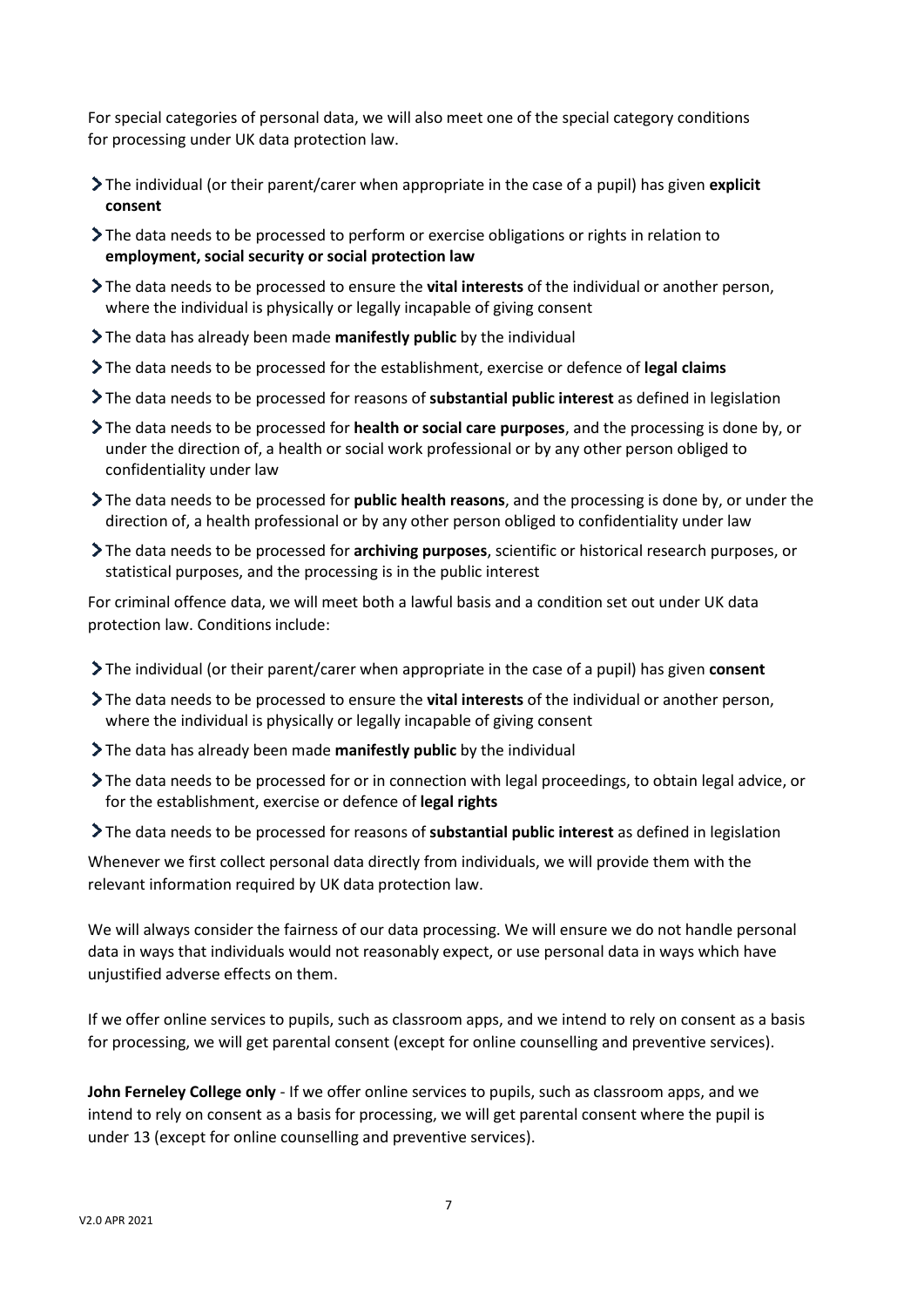#### **7.2 Limitation, minimisation and accuracy**

We will only collect personal data for specified, explicit and legitimate reasons. We will explain these reasons to the individuals when we first collect their data.

If we want to use personal data for reasons other than those given when we first obtained it, we will inform the individuals concerned before we do so and seek consent where necessary.

Staff must only process personal data where it is necessary in order to do their jobs. We will keep data accurate and, where necessary, up-to-date. Inaccurate data will be rectified or erased when appropriate.

When staff no longer need the personal data they hold, they must ensure it is deleted or anonymised. This will be done in line with the Trust's Data Retention Policy, details of which can be requested by emailin[g operations@mowbrayeduction.org](mailto:operations@mowbrayeduction.org) .

#### **8) Sharing personal data**

We will not normally share personal data with anyone else, but may do so where:

- There is an issue with a pupil or parent/carer that puts the safety of our staff atrisk
- We need to liaise with other agencies we will seek consent as necessary before doing this
- Our suppliers or contractors need data to enable us to provide services to our staff and pupils – for example, IT companies. When doing this, we will:
	- o Only appoint suppliers or contractors which can provide sufficient guarantees that they comply with UK data protection law
	- $\circ$  Establish a data sharing agreement with the supplier or contractor, either in the contract or as a standalone agreement, to ensure the fair and lawful processing of any personal data we share
	- $\circ$  Only share data that the supplier or contractor needs to carry out their service, and information necessary to keep them safe while working with us

We will also share personal data with law enforcement and government bodies where we are legally required to do so, including for:

- The prevention or detection of crime and/or fraud
- The apprehension or prosecution of offenders
- The assessment or collection of tax owed to HMRC
- In connection with legal proceedings
- Where the disclosure is required to satisfy our safeguarding obligations
- Research and statistical purposes, as long as personal data is sufficiently anonymised, or consent has been provided

We may also share personal data with emergency services and local authorities to help them to respond to an emergency situation that affects any of our pupils or staff.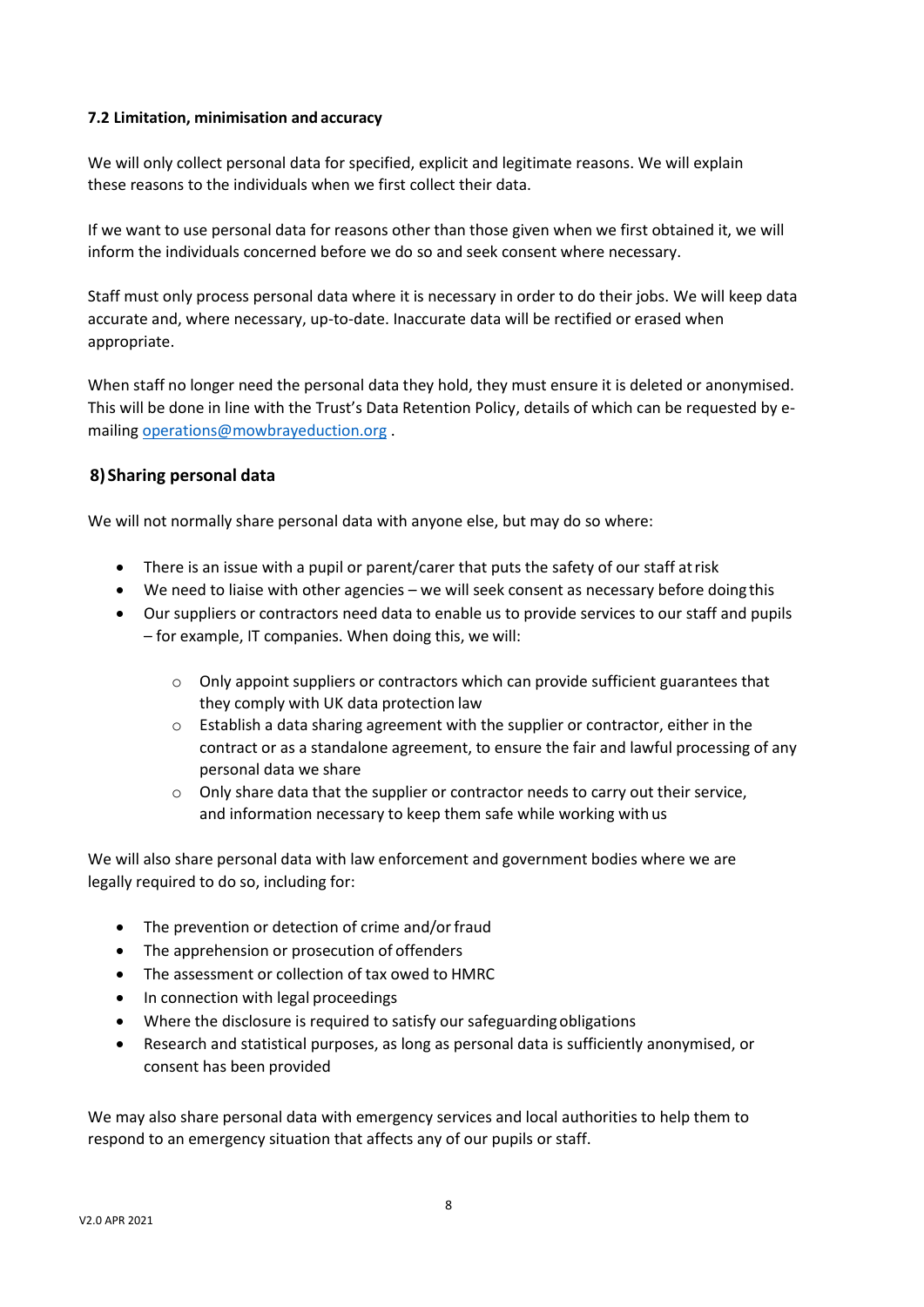Where we transfer personal data internationally, we will do so in accordance with UK data protection law.

#### **9) Subject access requests and other rights ofindividuals**

#### **9.1 Subject access requests**

Individuals have a right to make a 'subject access request' to gain access to personal information that the school holds about them. This includes:

- Confirmation that their personal data is being processed
- Access to a copy of the data
- The purposes of the data processing
- The categories of personal data concerned
- Who the data has been, or will be, shared with
- How long the data will be stored for, or if this isn't possible, the criteria used to determine this Period
- Where relevant, the existence of the right to request rectification, erasure or restriction, or to object to such processing
- The right to lodge a complaint with the ICO or another supervisory authority
- The source of the data, if not the individual
- Whether any automated decision-making is being applied to their data, and what the significance and consequences of this might be for the individual
- The safeguards provided if the data is being transferred internationally

Subject access requests must be submitted in writing, either by letter, or email to the GDPL. They should include:

- Name of individual
- Correspondence address
- Contact number and email address
- Details of the information requested

If staff receive a subject access request, they must immediately forward it to the GDPL.

#### **9.2 Children and subject accessrequests**

Personal data about a child belongs to that child, and not the child's parents or carers. For a parent or carer to make a subject access request with respect to their child, the child must either be unable to understand their rights and the implications of a subject access request or have given their consent.

Children below the age of 12 are generally not regarded to be mature enough to understand their rights and the implications of a subject access request. Therefore, most subject access requests from parents or carers of pupils at our school may be granted without the express permission of the pupil. This is not a rule and a pupil's ability to understand their rights will always be judged on a case-by-case basis.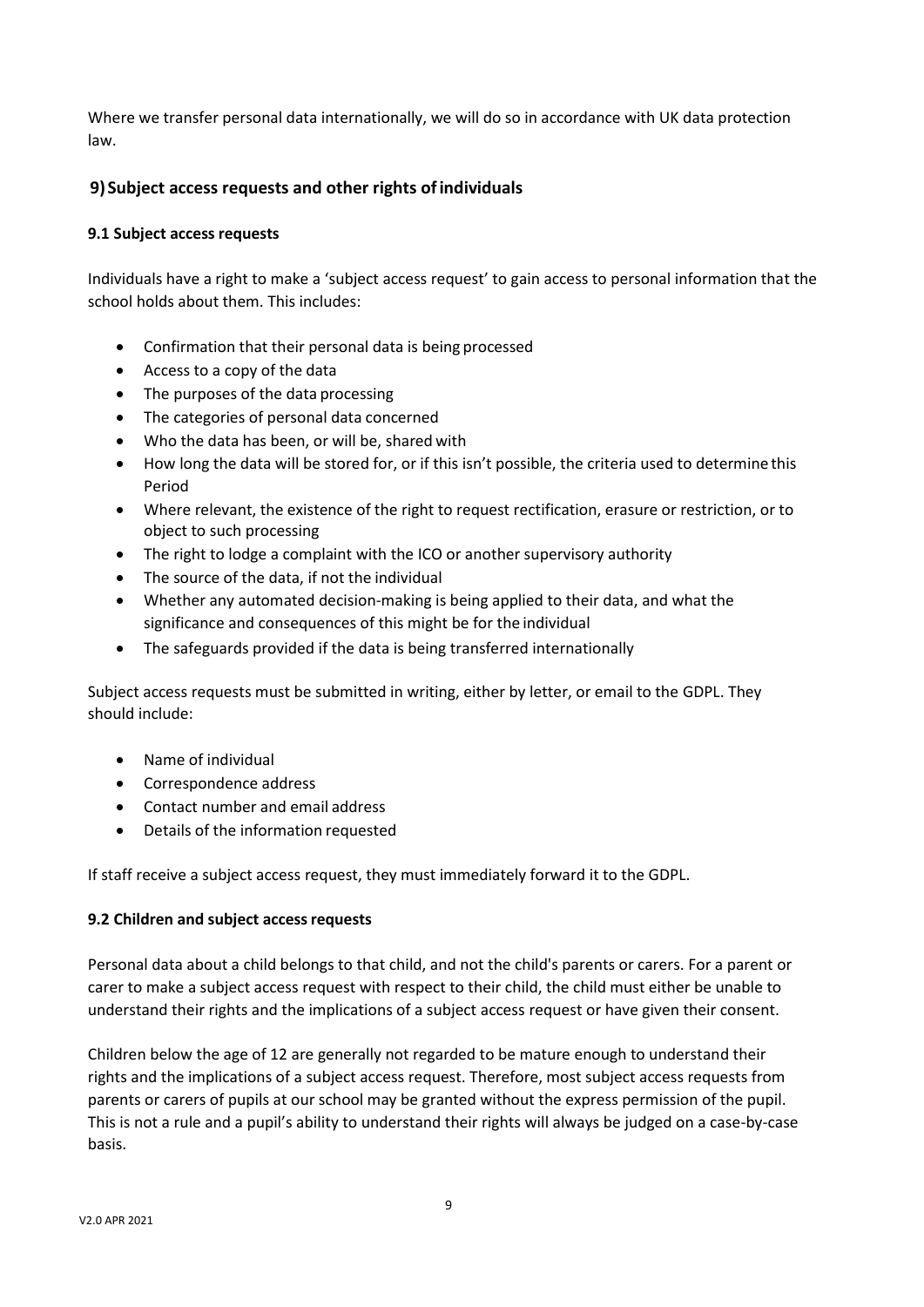Children aged 12 and above are generally regarded to be mature enough to understand their rights and the implications of a subject access request. Therefore, most subject access requests from parents or carers of pupils at our school may not be granted without the express permission of the pupil. This is not a rule and a pupil's ability to understand their rights will always be judged on a case-by-case basis.

#### **9.3 Responding to subject accessrequests**

When responding to requests, we:

- May ask the individual to provide 2 forms of identification
- May contact the individual via phone to confirm the request wasmade
- Will respond without delay and within 1 month of receipt of the request
- Will provide the information free of charge
- May tell the individual we will comply within 3 months of receipt of the request, where a request is complex or numerous. We will inform the individual of this within 1 month, and explain why the extension is necessary

We will not disclose information if it:

- Might cause serious harm to the physical or mental health of the pupil or anotherindividual
- Would reveal that the child is being or has been abused, or is at risk of abuse, where the disclosure of that information would not be in the child's best interests
- Would include another person's personal data that we can't reasonably anonymise, and we don't have the other person's consent and it would be unreasonable to proceed without it
- Is part of certain sensitive documents, such as those related to crime, immigration, legal proceedings or legal professional privilege, management forecasts, negotiations, confidential references, or exam scripts

If the request is unfounded or excessive, we may refuse to act on it, or charge a reasonable fee which takes into account administrative costs. We will take into account whether the request is repetitive in nature when making this decision.

A request will be deemed to be unfounded or excessive if it is repetitive or asks for further copies of the same information.

When we refuse a request, we will tell the individual why, and tell them they have the right to complain to the ICO or they can seek to enforce their subject access right through the courts.

#### **9.4 Other data protection rights of the individual**

In addition to the right to make a subject access request (see above), and to receive information when we are collecting their data about how we use and process it (see section 7), individuals also have the right to:

- Withdraw their consent to processing at any time
- Ask us to rectify, erase or restrict processing of their personal data, or object to the processing of it (in certain circumstances)
- Prevent use of their personal data for direct marketing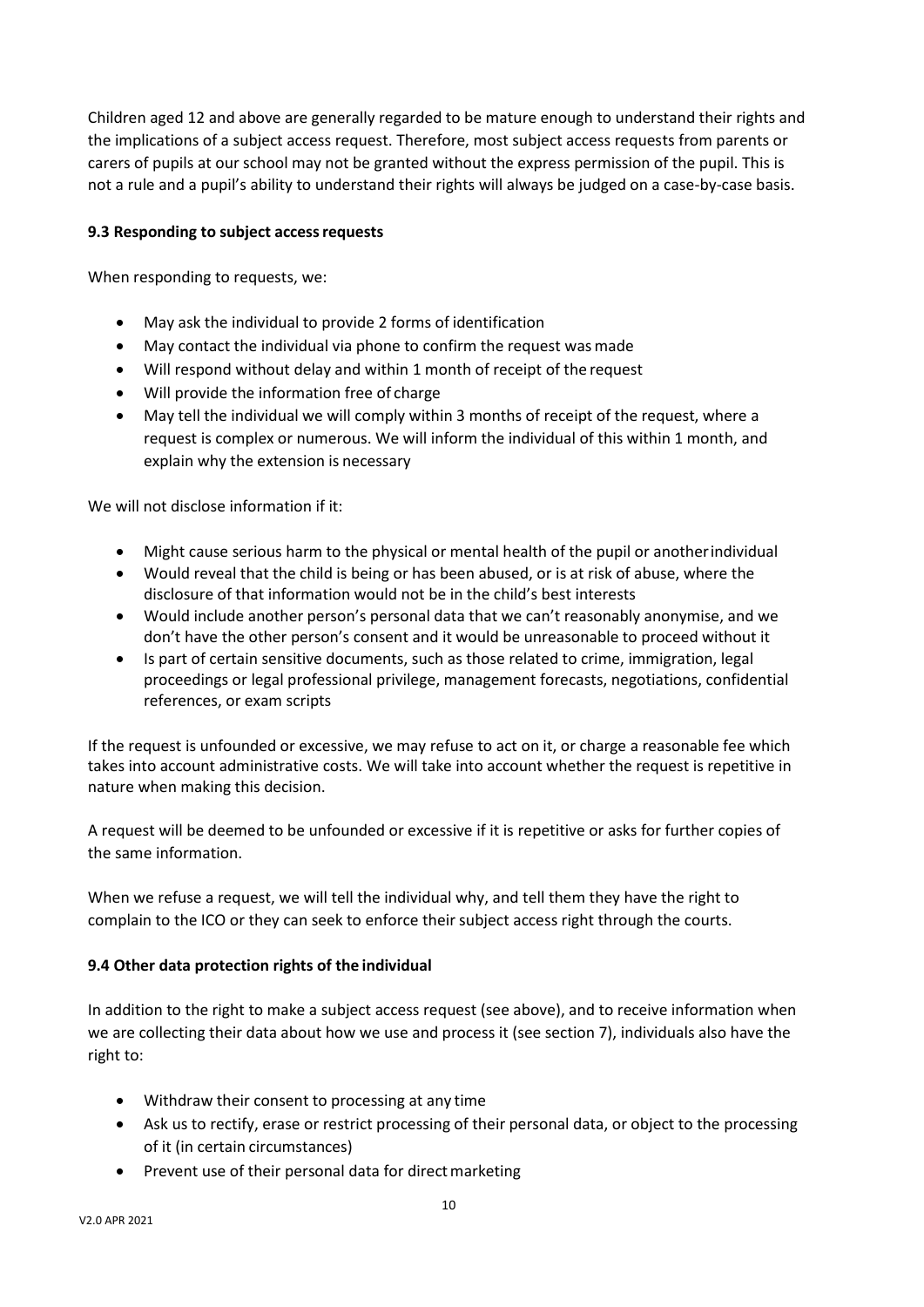- Object to processing which has been justified on the basis of public interest, official authority or legitimate interests
- Challenge decisions based solely on automated decision making or profiling (i.e. making decisions or evaluating certain things about an individual based on their personal data with no human involvement)
- Be notified of a data breach (in certain circumstances)
- Make a complaint to the ICO
- Ask for their personal data to be transferred to a third party in a structured, commonly used and machine-readable format (in certain circumstances)

Individuals should submit any request to exercise these rights to the GDPL. If staff receive such a request, they must immediately forward it to the GDPL.

#### **10) Parental requests to see the educationalrecord**

Whilst within academies; parents, or those with parental responsibility, DO NOT have a legal right to free access to their child's educational record (which includes most information about a pupil), we will usually provide this. Requests are considered on a case-by-case basis. Please contact the Headteacher of the individual school in the first instance.

#### **11) Biometric recognition systems**

We do not currently use, nor plan to use, any biometric recognition systems.

### **12) CCTV**

We use CCTV in various locations around the school site to ensure it remains safe. We will adhere to the ICO's [code of practice](https://ico.org.uk/media/for-organisations/documents/1542/cctv-code-of-practice.pdf) for the use of CCTV.

We do not need to ask individuals' permission to use CCTV, but we make it clear where individuals are being recorded. Security cameras are clearly visible and accompanied by signs explaining that CCTV is in use.

Any enquiries about the CCTV system should be directed to Headteacher of the individual school in the first instance.

#### **13) Photographs and videos**

At school, on occasions we take photographs and film pupils as part of our core activity of education. This occurs as part of normal teaching, learning, assessment and safeguarding procedures; and as such we do not need to seek consent for these activities.

However, in addition to this, we really value using photographs and videos of pupils to showcase what they do in school and show what life at our school is like to others. Uses may include:

- Within school on notice boards and in school magazines, brochures, newsletters, etc.
- Outside of school by external agencies such as the school photographer, newspapers, campaigns
- Online on our school website or social media pages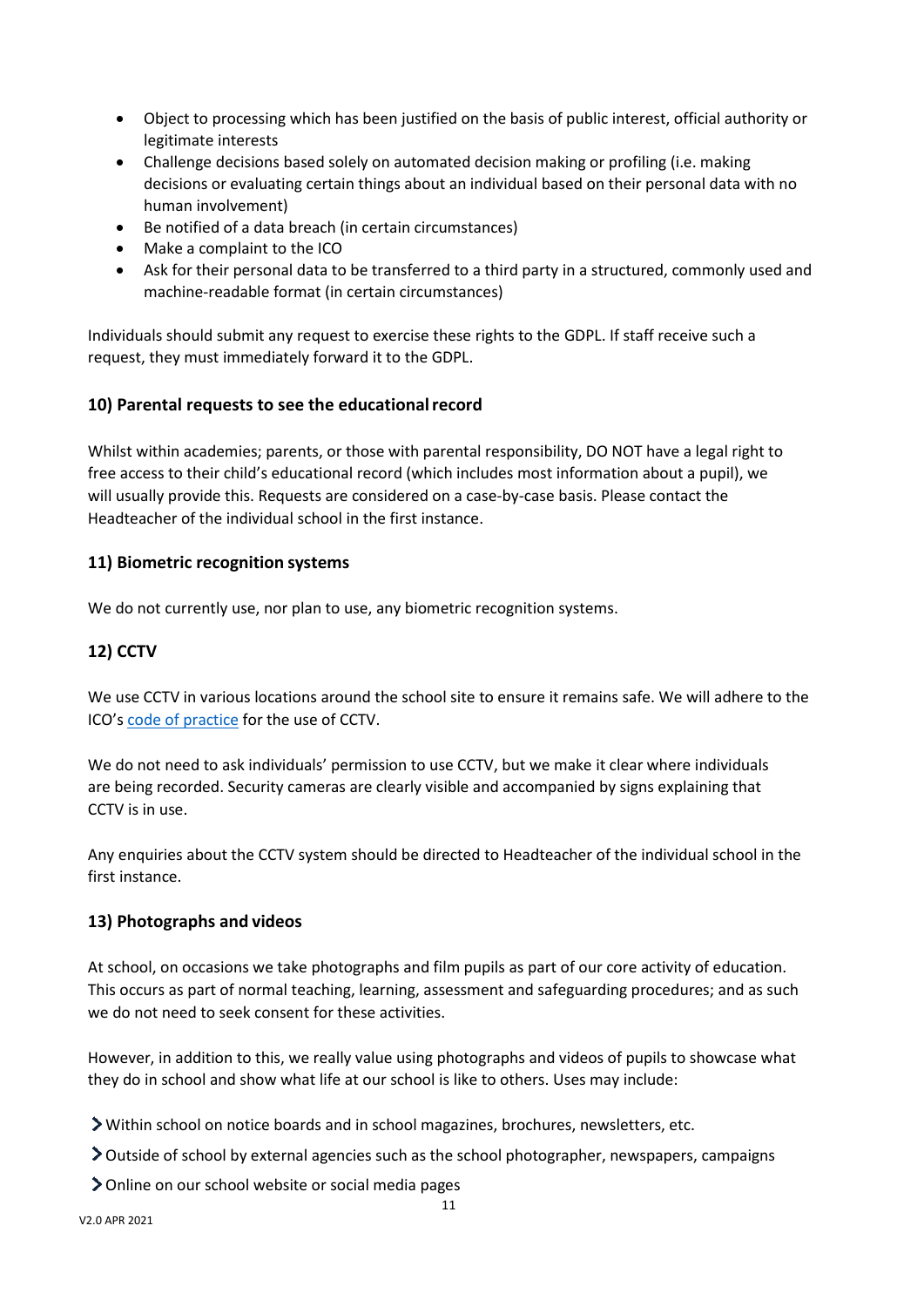When using photographs and videos in this way we will not accompany them with any other personal information about the child, to ensure they cannot be identified.

To obtain consent for this we have a 'Consent for images form'.

This form is valid for the period of time that your child is on roll at school. Images will not be republished by the school once the child has left; but please note that images would remain on social media 'timelines' indefinitely and on the school website until updated.

Once you have submitted the consent form, if you wish to make any changes to it or to remove/refuse consent, please contact the individual school office.

Any photographs and videos taken by parents/carers at school events for their own personal use are not covered by data protection legislation. However, we will ask that photos or videos with other pupils are not shared publicly on social media for safeguarding reasons, unless all the relevant parents/carers have agreed to this.

#### **14) Data protection by design and default**

We will put measures in place to show that we have integrated data protection into all of our data processing activities, including:

- Appointing a suitably qualified DPO, and ensuring they have the necessary resources to fulfil their duties and maintain their expert knowledge
- Only processing personal data that is necessary for each specific purpose of processing, and always in line with the data protection principles set out in relevant UK data protection law (see section 6)
- Completing privacy impact assessments where the school's processing of personal data presents a high risk to rights and freedoms of individuals, and when introducing new technologies (the GDPL will advise on this process)
- Integrating data protection into internal documents including this policy, any related policies and privacy notices
- Regularly training members of staff on UK data protection law, this policy, any related policies and any other data protection matters; we will also keep a record of course completion
- Regularly conducting reviews and audits to test our privacy measures and make sure we are compliant
- Appropriate safeguards being put in place if we transfer any personal data outside of the UK, where different data protection laws may apply
- Maintaining records of our processing activities, including:
	- $\circ$  For the benefit of data subjects, making available the name and contact details of our school and DPO and all information we are required to share about how we use and process their personal data (via our privacy notices)
	- $\circ$  For all personal data that we hold, maintaining an internal record of the type of data, type of data subject, how and why we are using the data, any third-party recipients, any transfers outside of the UK and the safeguards for those, retention periods and how we are keeping the data secure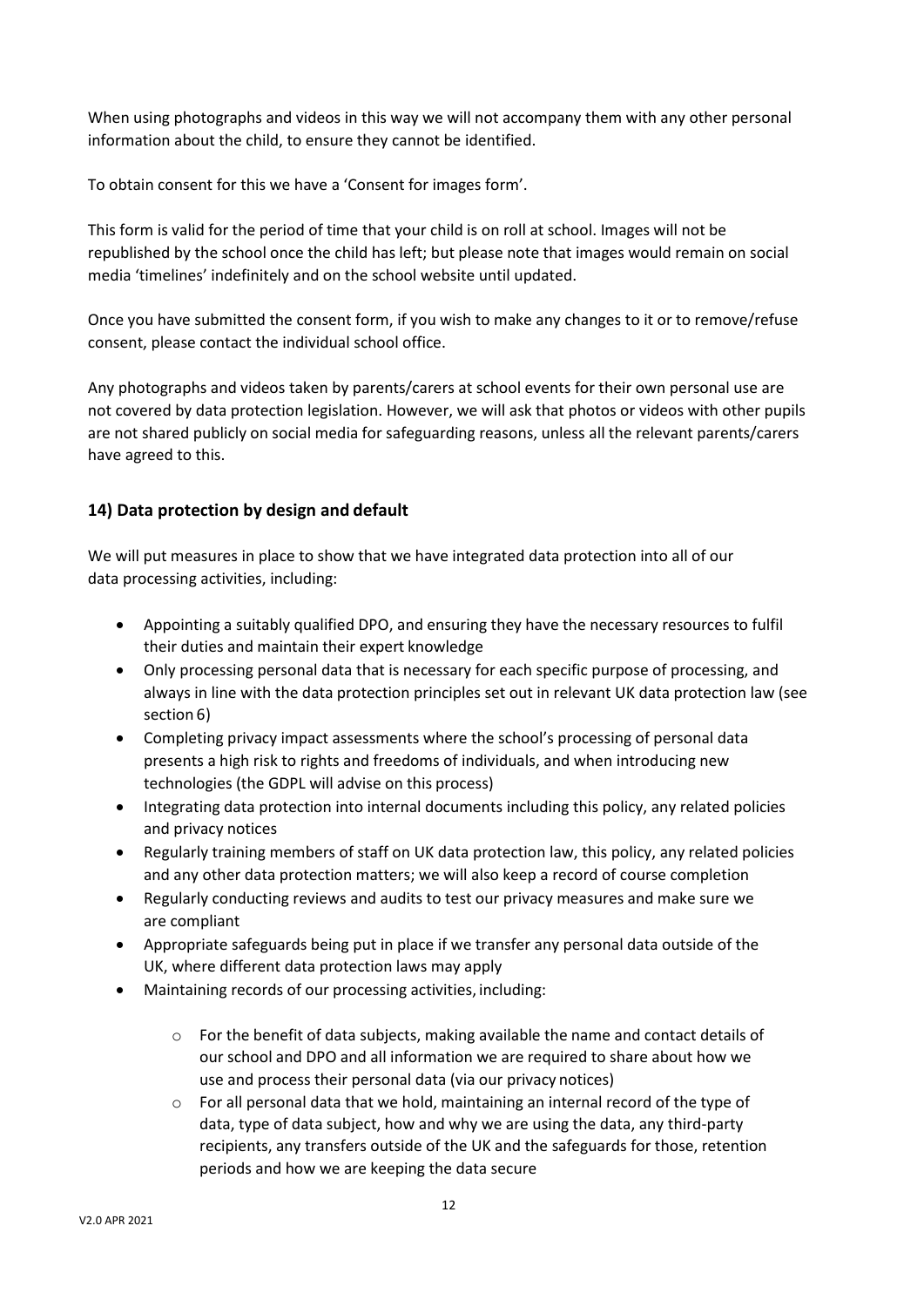#### **15) Data security and storage of records**

We will protect personal data and keep it safe from unauthorised or unlawful access, alteration, processing or disclosure, and against accidental or unlawful loss, destruction or damage.

#### **16) Disposal of records**

Personal data that is no longer needed will be disposed of securely in accordance with UK data protection law. Personal data that has become inaccurate or out of date will also be disposed of securely, where we cannot or do not need to rectify or update it. We may also use a third party to safely dispose of records on the school's behalf. If we do so, we will require the third party to provide sufficient guarantees that it complies with UK data protection law.

#### **17) Personal data breaches**

The school will make all reasonable endeavours to ensure that there are no personal data breaches. In the event of a suspected data breach, we will liaise with our DPO. When appropriate, the DPO will report the data breach to the ICO within 72 hours.

#### **18) Training**

All staff and Governance Volunteers are provided with data protection training. Data protection will also form part of continuing professional development, where changes to legislation, guidance or the school's processes make it necessary.

#### **19) Links with other policies**

This data protection policy is linked to our: <https://www.mowbrayeducation.org/policies>

- Freedom of information publication scheme
- Online Safety Policy
- ICT & Internet Acceptable Use Policy
- Remote Learning Policy
- School Safeguarding Policies (see school websites)

#### **Log of Changes to Document**

| Version          | Date     | Page      | Change                                     | Approver:               |
|------------------|----------|-----------|--------------------------------------------|-------------------------|
| V1.0             | 25/05/18 | All pages | Approved by MET Board                      | <b>Group Operations</b> |
|                  |          |           |                                            | Manager                 |
| V <sub>2.0</sub> | $Oct-19$ | All pages | Annual Review with the following changes   | <b>MET Group</b>        |
|                  |          |           | made;                                      | Operations              |
|                  |          |           | Page $1 -$ Table updated                   |                         |
|                  |          |           | Page 2 - Full contents table added         |                         |
|                  |          |           | Page $3 - 4$ ims' updated with new wording |                         |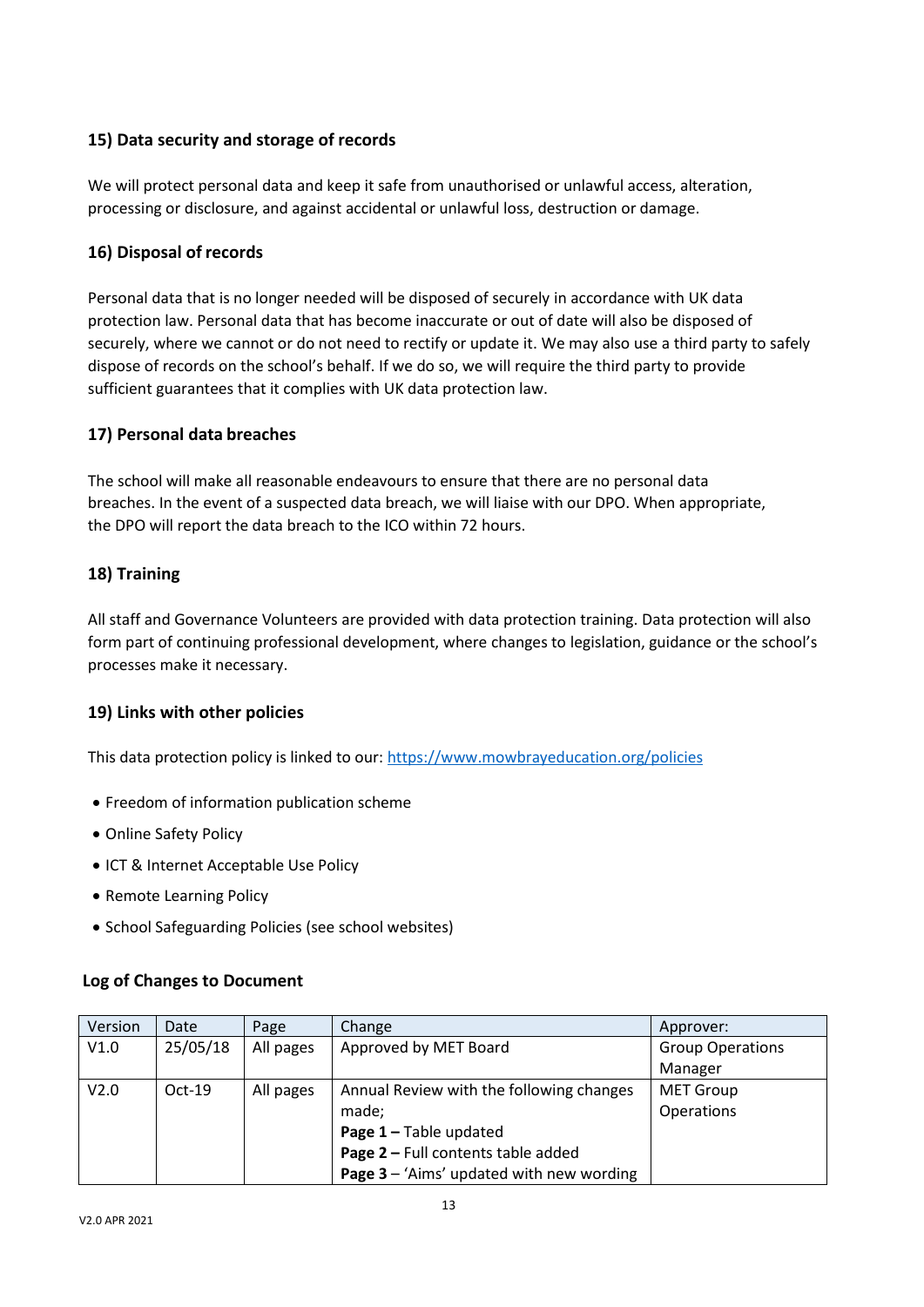|      |               |           | Page 7 - Sec.7.2 - Added reference to       |                              |
|------|---------------|-----------|---------------------------------------------|------------------------------|
|      |               |           |                                             |                              |
|      |               |           | 'Data Retention Policy' and how to obtain   |                              |
|      |               |           | details                                     |                              |
|      |               |           | Page $11 - Sec. 14 - 5th$ bullet point -    |                              |
|      |               |           | Records reference changed from              |                              |
|      |               |           | 'attendance' to 'course completion' as on-  |                              |
|      |               |           | line training now required every 2 years    |                              |
|      |               |           | Page 12 - Log of changes table added.       |                              |
| V2.0 | Oct-19        | All pages | Draft for Annual approval                   | <b>MET Audit Committee</b>   |
| V2.0 | 31.10.19      | All pages | Approved                                    | <b>MET Trust Board</b>       |
| V2.0 | Aug-20        | All pages | Annual Review with the following changes    | <b>Group Data Protection</b> |
|      |               |           | made:                                       | Lead                         |
|      |               |           | Page 1 - Table updated                      |                              |
|      |               |           | Page 5 - DPO Tel. number added              |                              |
| V2.0 | Sept-20       | All pages | For re-approval                             | <b>MET Trust Board</b>       |
| V2.0 | <b>Nov-20</b> | All pages | Re-approved                                 | <b>MET Trust Board</b>       |
|      |               |           | Section 5.1 - addition of Trust wording     |                              |
|      |               |           | Section 1, 4 & 18 - Governors changed to    |                              |
|      |               |           | governance volunteers to reflect new        |                              |
|      |               |           | Governance model/terminology                |                              |
| V2.0 | Apr-21        | All pages | Removed links to EU legislation and         | AFR (Jun-21)                 |
|      |               |           | replaced with ref to 'UK data protection    |                              |
|      |               |           | law'                                        |                              |
|      |               | Sec. 1    | Addition of Annually to review period       |                              |
|      |               | Sec. 2    | Added link to the UK GDPR legislation       |                              |
|      |               | Sec. 5.4  | Changed wording around transferring         |                              |
|      |               |           | personal data outside the 'European         |                              |
|      |               |           | Economic Area' (EEA) to transferring it     |                              |
|      |               |           | outside the 'UK'                            |                              |
|      |               | Sec. 5.3  | Additional Data Lead details and grammar    |                              |
|      |               |           | correction                                  |                              |
|      |               | Sec. 6    |                                             |                              |
|      |               | Sec. 7.1  | Replaced 'GDPR' with 'UK GDPR'              |                              |
|      |               |           | Additional wording added for special        |                              |
|      |               |           | categories and criminal offence data        |                              |
|      |               | Sec. 7.2  | Addition of keeping data accurate           |                              |
|      |               | Sec. 8    | Changed wording around data protection      |                              |
|      |               |           | law to 'UK data protection law'             |                              |
|      |               | Sec. 9.1  | Addition 3 more SAR rights                  |                              |
|      |               | Sec. 9.3  | Updated wording on when we may not          |                              |
|      |               |           | disclose information and when we refuse a   |                              |
|      |               |           | request                                     |                              |
|      |               | Sec. 13   | Updated and added wording ref consent       |                              |
|      |               |           | and photo'/video's taken by parents         |                              |
|      |               | Sec. 14   | Changed wording around transferring         |                              |
|      |               |           | personal data outside of the 'European      |                              |
|      |               |           | Economic Area (EEA)' to transferring it     |                              |
|      |               |           | outside of the 'UK'                         |                              |
|      |               | Sec. 15   | Added wording about using $3^{rd}$ party to |                              |
|      |               |           | safely dispose of records                   |                              |
|      |               | Sec. 16   | Added UK data protection law (AFR           |                              |
|      |               |           | feedback)                                   |                              |